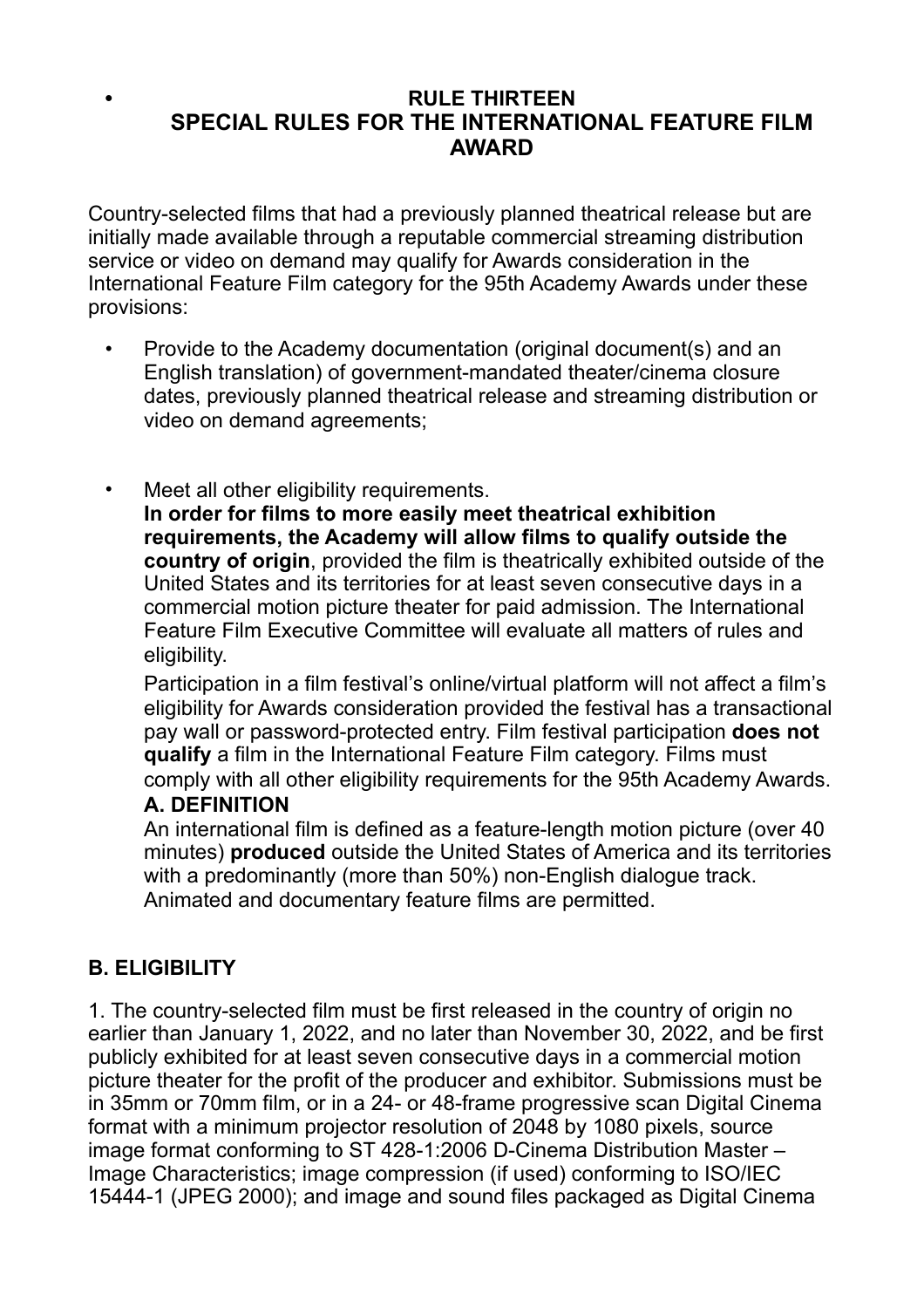Packages (DCPs) in the "SMPTE DCP" format. SMPTE DCP refers to SMPTE ST 429- 2:2020 D-Cinema Packaging – DCP Operational Constraints and related specifications. (Blu-ray format does not meet Digital Cinema requirements.)

The audio in a Digital Cinema Package (DCP) is typically 5.1 or 7.1 channels of discrete audio. The minimum for a non-mono configuration of the audio shall be three channels as Left, Center, Right (a Left/Right configuration is not acceptable in a theatrical environment). In addition to channel-based audio, object-based audio may also be present as an immersive audio bitstream.

The discrete audio data shall be formatted in conformance with SMPTE ST 429-3:2007 D-Cinema Packaging – Sound and Picture Track File, SMPTE ST 428-2:2006 D-Cinema Distribution Master – Audio Characteristics and SMPTE ST 428-12:2013 D-Cinema Distribution Master Common Audio Channels and Soundfield Groups. Immersive audio, if present, shall be formatted in conformance with SMPTE ST 2098-2:2019 Immersive Audio Bitstream Specification and SMPTE 429-18:2019 D- Cinema Packaging – Immersive Audio Track File and packaged in conformance with SMPTE 429- 19:2019 D-Cinema Packaging – DCP Operational Constraints for Immersive Audio.

- 2. The film must be advertised and exploited during its qualifying theatrical release in a manner considered normal and customary to theatrical feature distribution practices. The film need not have been released in the United States.
- 3. **Films that, in any version, receive a nontheatrical public exhibition or distribution before their qualifying theatrical release will not be eligible for Academy Awards consideration.** Nontheatrical public exhibition or distribution includes but is not limited to:
	- Broadcast and cable television
	- PPV/VOD
	- DVD distribution
	- Inflight airline distribution
	- Internet transmission
- 4. The recording of the original dialogue track as well as the completed picture must be predominantly (more than 50%) in a language or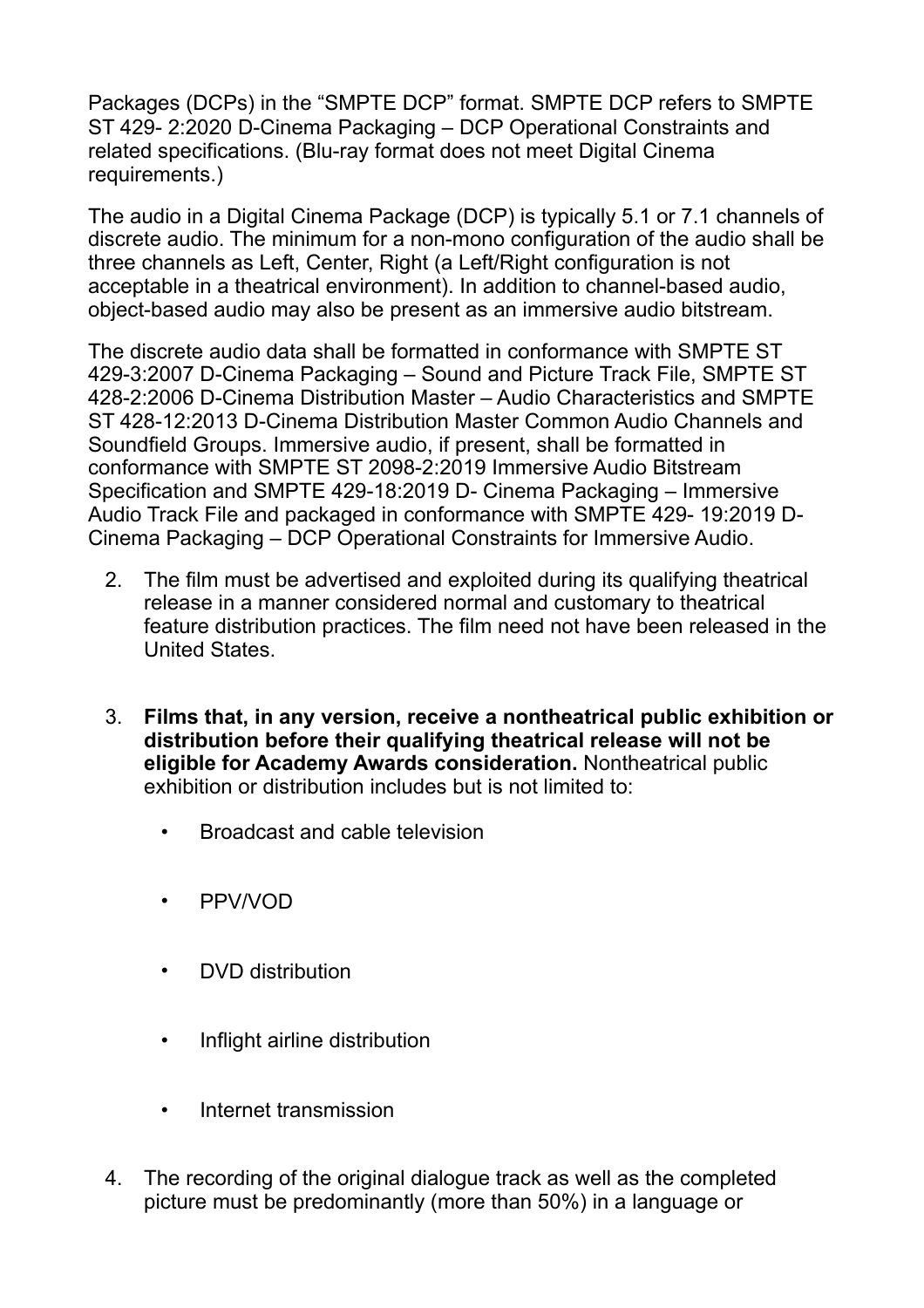languages other than English. **Accurate, legible english- language subtitles are required.** 

- 5. The submitting country must confirm that creative control of the film was largely in the hands of citizens or residents of the submitting country.
- 6. Should a selection committee not disclose up-to-date and/or accurate information related to a submitted film's citizenship, business-related affiliation or credit on a selected film, designated credits, production details and release information, a film will be deemed ineligible.
- 7. The International Feature Film Executive Committee shall resolve all questions of eligibility and rules.

## **C. SUBMISSION**

- 1. Each country shall be invited to submit its best film to the Academy. Selection of that film shall be made by **one** approved organization, jury or committee that should include artists and/or craftspeople from the field of motion pictures. A list of the selection committee members must be submitted to the Academy no later than **Monday, August 15, 2022,** or by the submission deadline published by the Academy. Countries submitting for the first time, or which have not submitted for the previous five years, must present a list of selection committee members and application materials for Academy approval by December 31, 2022, for eligibility in the following (96th) Awards year. A country need not submit a film every year for Awards consideration.
- 2. **Only one film will be accepted from each country as the official selection.** Films should be submitted to the Academy as soon as they are selected.
- 3. The Academy will provide online access to each country's approved selection committee so that the producer of the selected film can supply full production information.
- 4. The following submission materials must be submitted to the Academy by **5 p.m. PT on Monday, October 3, 2022**:
- Completed online submission forms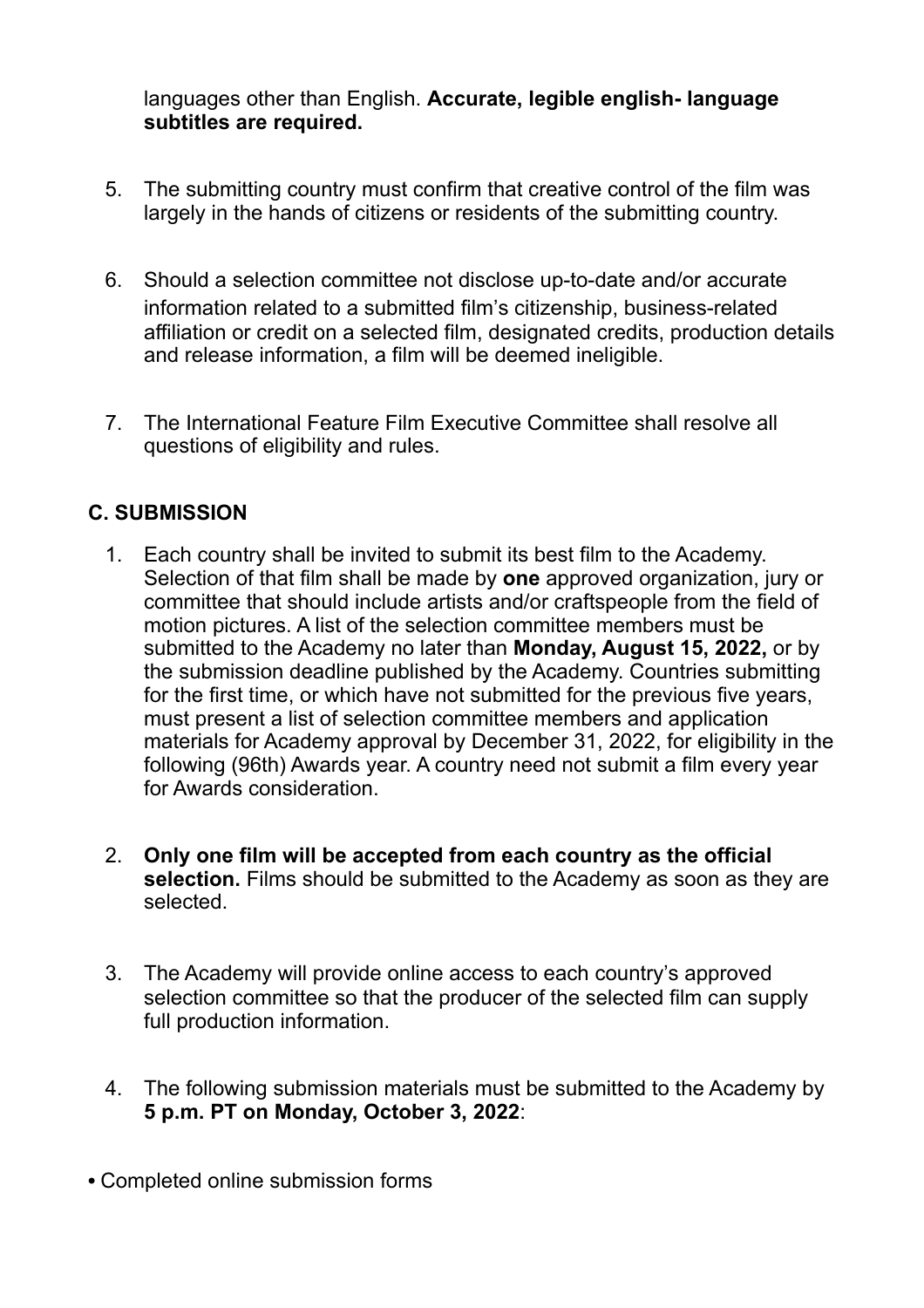- One 35mm or 70mm film print or DCP with accurate, legible Englishlanguage subtitles. The print or DCP submitted for Awards consideration **must** be identical in content and length to the print or DCP used in the film's qualifying theatrical release.
- Digital media content
- [FOR INTERNAL USE ONLY] A secure and password-protected link to the film OR 50 DVDs of the entry. This is required to test non-English dialogue. Link and DVD versions must be without trailers or other extraneous material, capable of playing on Region 0/NTSC standard definition DVD players. DVDs must be in individual paper sleeves and must include the film title, running time and country only. No artwork, promotional material, contact information, company name or film logo is acceptable on the DVD labels or sleeves.
- Full cast and credits list
- Director's biography and photograph
- A designated key frame for streaming display artwork
- A poster from the film's theatrical release, for archival purposes
- Proof of the film's qualifying theatrical release, including but not limited to advertising

5. **Film prints, DCPs and DVDs submitted will be retained by the Academy throughout the voting process and are not available for loan.** By submitting a film, the filmmaker agrees that the Academy has the right to make copies and distribute them for voting purposes only. The Academy will retain for its archives one print of every motion picture receiving a nomination for the International Feature Film award. Additional prints and DCPs of those films receiving nominations will be returned to the sender at the Academy's expense.

### **D. VOTING**

1. International Feature Film nominations will be determined in two rounds of voting: